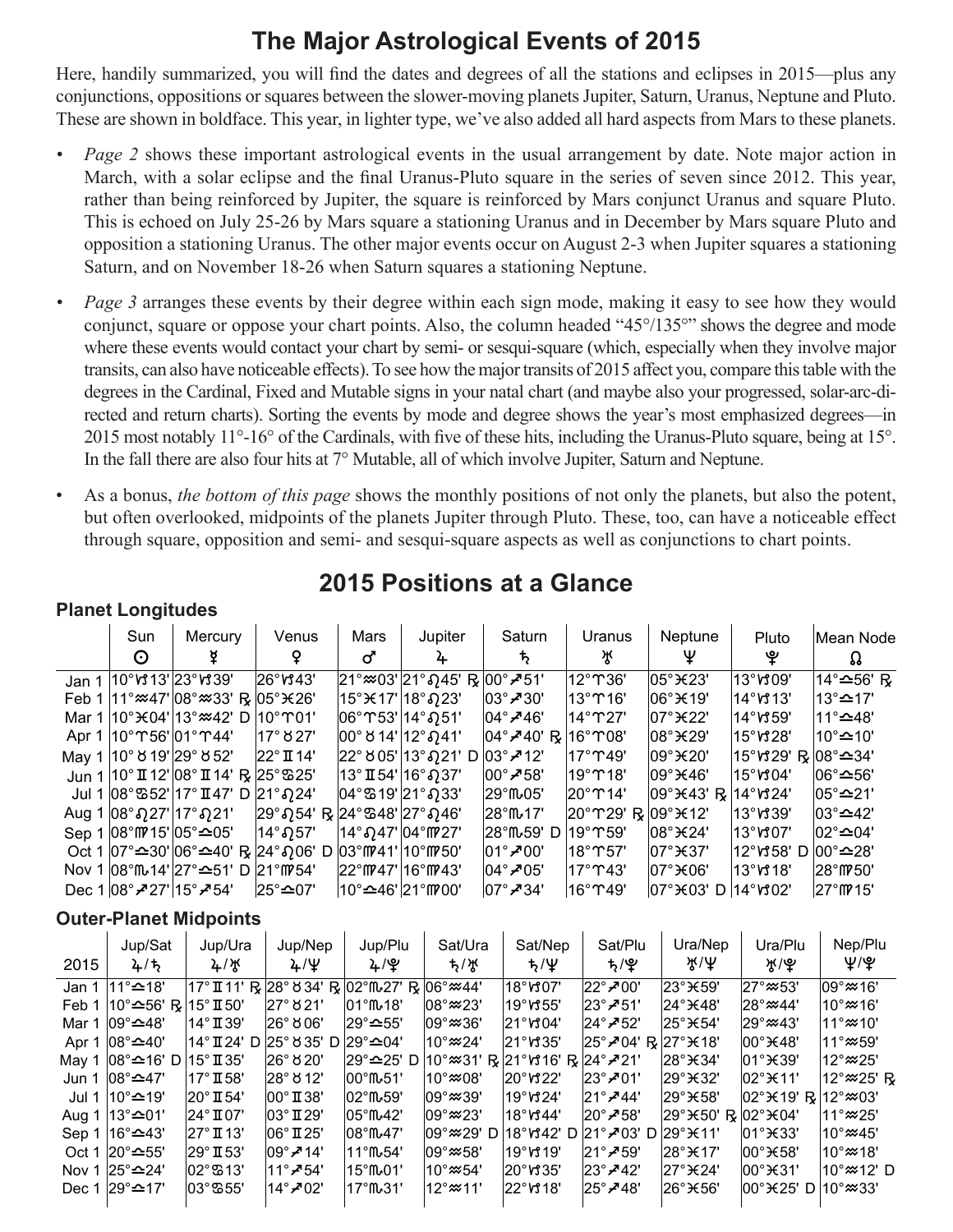## **Major Events 2015**

Stations, Eclipses and Major Aspects

#### **In Date Order**

| <b>Date</b>         | <b>Planet</b>  | At                  | <b>Event Type</b>    | <b>Planet</b>  | At                  | <b>Time</b> | Zone       |
|---------------------|----------------|---------------------|----------------------|----------------|---------------------|-------------|------------|
| Jan 1               | Mars           | 21°Aquarius41' D    | Opposition           | Jupiter        | 21°Leo41' R         | 2:48p       | <b>EST</b> |
| Jan 15              | Mars           | 02°Pisces12'D       | Square               | Saturn         | 02°Sagittarius12' D | 1:10a       | <b>EST</b> |
| <b>Jan 19</b>       | Mars           | 05°Pisces55'D       | Conjunction          | Neptune        | 05°Pisces55'D       | 7:08p       | <b>EST</b> |
| <b>Jan 21</b>       | <b>Pluto</b>   | 13°Capricorn51' D   | <b>Square</b>        | N Node         | 13°Libra51' R       | 1:26a       | <b>EST</b> |
| <b>Jan 21</b>       |                | 17°Aq05' R          | <b>Station Rx</b>    |                |                     | 10:54a      | <b>EST</b> |
| <b>Jan 31</b>       | <b>Mercury</b> | 13°Aries17' D       |                      | N Node         | 13°Libra17' R       |             | <b>EST</b> |
|                     | <b>Uranus</b>  |                     | <b>Opposition</b>    |                |                     | 11:49p      |            |
|                     |                |                     |                      |                |                     |             |            |
| Feb 11              | <b>Mercury</b> | 01°Aq18' D          | <b>Station Dir</b>   |                |                     | 9:56a       | <b>EST</b> |
|                     |                |                     |                      |                |                     |             |            |
| Mar <sub>6</sub>    | Mars           | 11°Aries29' D       | Opposition           | N Node         | 11°Libra29' R       | 7:54p       | <b>EST</b> |
| Mar 11              | Mars           | 15°Aries00' D       | Conjunction          | Uranus         | 15°Aries00' D       | 12:05p      | <b>EDT</b> |
| Mar 11              | Mars           | 15° Aries 12' D     | Square               | Pluto          | 15°Capricorn12' D   | 6:40p       | <b>EDT</b> |
| Mar 14              | <b>Saturn</b>  | 04°Sagittarius55' R | <b>Station Rx</b>    |                |                     | 11:02a      | <b>EDT</b> |
| <b>Mar 16</b>       | <b>Uranus</b>  | 15°Aries18' D       | <b>Square</b>        | <b>Pluto</b>   | 15°Capricorn18' D   | 10:53p      | <b>EDT</b> |
| <b>Mar 20</b>       | Sun            | 29°Pisces27' D      | <b>Solar Eclipse</b> | <b>Moon</b>    | 29°Pisces27'        | 5:36a       | <b>EDT</b> |
|                     |                |                     |                      |                |                     |             |            |
| Apr 4               | Moon           | 14°Libra24' D       | <b>Lunar Eclipse</b> | Sun            | 14°Aries24' D       | 8:05a       | <b>EDT</b> |
| Apr 8               | <b>Jupiter</b> | 12°Leo35' D         | <b>Station Dir</b>   |                |                     | 12:56p      | <b>EDT</b> |
| Apr 16              | <b>Pluto</b>   | 15°Capricorn32' R   | <b>Station Rx</b>    |                |                     | 11:54p      | <b>EDT</b> |
| Apr 17              | Mars           | 12°Taurus43' D      | Square               | Jupiter        | 12°Leo43' D         | 8:28p       | <b>EDT</b> |
|                     |                |                     |                      |                |                     |             |            |
| <b>May 15</b>       | Mars           | 02°Gemini13'D       | Opposition           | Saturn         | 02°Sagittarius13' R | 2:02a       | <b>EDT</b> |
| <b>May 18</b>       | <b>Mercury</b> | 13°Ge08' R          | <b>Station Rx</b>    |                |                     | 9:49p       | <b>EDT</b> |
| <b>May 25</b>       | Mars           | 09°Gemini44' D      | Square               | Neptune        | 09°Pisces44' D      | 7:38p       | <b>EDT</b> |
|                     |                |                     |                      |                |                     |             |            |
| Jun $\overline{11}$ | <b>Mercury</b> | 04°Ge33' D          | <b>Station Dir</b>   |                |                     | 6:32p       | <b>EDT</b> |
| $J$ un 12           | <b>Neptune</b> | 09°Pisces49'R       | <b>Station Rx</b>    |                |                     | 5:07a       | <b>EDT</b> |
|                     |                |                     |                      |                |                     |             |            |
| Jul 2               | Mars           | 05°Cancer16' D      | Square               | N Node         | 05°Libra16' R       | 6:05a       | <b>EDT</b> |
| <b>Jul 15</b>       | Mars           | 14°Cancer02' D      | Opposition           | Pluto          | 14°Capricorn02' R   | 10:12a      | <b>EDT</b> |
| <b>Jul 25</b>       | <b>Venus</b>   | 00°Vi46' R          | <b>Station Rx</b>    |                |                     | 5:28a       | <b>EDT</b> |
| <b>Jul 25</b>       | Mars           | 20°Cancer30' D      | Square               | Uranus         | 20°Aries30' D       | 5:42a       | <b>EDT</b> |
| <b>Jul 26</b>       | <b>Uranus</b>  | 20°Aries30' R       | <b>Station Rx</b>    |                |                     | 6:37a       | <b>EDT</b> |
|                     |                |                     |                      |                |                     |             |            |
| Aug 2               | <b>Saturn</b>  | 28°Scorpio16' D     | <b>Station Dir</b>   |                |                     | 1:52a       | <b>EDT</b> |
| Aug $3$             | <b>Jupiter</b> | 28°Leo17' D         | <b>Square</b>        | <b>Saturn</b>  | 28°Scorpio17' D     | 6:36a       | <b>EDT</b> |
|                     |                |                     |                      |                |                     |             |            |
| Sep 6               | <b>Venus</b>   | 14°Le23'D           | <b>Station Dir</b>   |                |                     | 4:29a       | <b>EDT</b> |
| Sep 13              | Sun            | 20°Virgo10' D       | <b>Solar Eclipse</b> | Moon           | 20°Virgo10' D       | 2:41a       | <b>EDT</b> |
| Sep $17$            | <b>Jupiter</b> | 07°Virgo58' D       | <b>Opposition</b>    | <b>Neptune</b> | 07°Pisces58' R      | 2:53a       | <b>EDT</b> |
| Sep 17              | <b>Mercury</b> | 15°Li55' R          | <b>Station Rx</b>    |                |                     | 2:09p       | <b>EDT</b> |
| <b>Sep 25</b>       | Pluto          | 12°Capricorn58' D   | <b>Station Dir</b>   |                |                     | 2:57a       | <b>EDT</b> |
| Sep 25              | Mars           | 00°Virgo35' D       | Square               | Saturn         | 00°Sagittarius35' D | 9:11p       | <b>EDT</b> |
| Sep $27$            | Moon           | 04°Aries40' D       | <b>Lunar Eclipse</b> | Sun            | 04°Libra40' D       | 10:50p      | <b>EDT</b> |
|                     |                |                     |                      |                |                     |             |            |
| Oct 6               | Mars           | 07°Virgo29' D       | Opposition           | Neptune        | 07°Pisces29'R       | 10:52p      | <b>EDT</b> |
| Oct 9               | <b>Mercury</b> | 00°Li53' D          | <b>Station Dir</b>   |                |                     | 10:57a      | <b>EDT</b> |
| Oct 17              | Mars           | 14°Virgo11' D       | Conjunction          | Jupiter        | 14°Virgo11' D       | 6:39p       | <b>EDT</b> |
|                     |                |                     |                      |                |                     |             |            |
| Nov 9               | Mars           | 28°Virgo21' D       | Conjunction          | N Node         | 28°Virgo21' R       | 11:05p      | <b>EST</b> |
| <b>Nov 18</b>       | <b>Neptune</b> | 07°Pisces01'D       | <b>Station Dir</b>   |                |                     | 11:30a      | <b>EST</b> |
| <b>Nov 26</b>       | <b>Saturn</b>  | 07°Sagittarius02' D | <b>Square</b>        | <b>Neptune</b> | 07°Pisces02'D       | 7:14a       | <b>EST</b> |
|                     |                |                     |                      |                |                     |             |            |
| Dec 6               | Mars           | 14°Libra12' D       | Square               | Pluto          | 14°Capricorn12' D   | 3:51p       | <b>EST</b> |
| Dec 10              | Mars           | 16°Libra39' D       | Opposition           | Uranus         | 16°Aries39' R       | 8:30p       | <b>EST</b> |
| <b>Dec 25</b>       | <b>Uranus</b>  | 16°Aries33' D       | <b>Station Dir</b>   |                |                     | 10:52p      | <b>EST</b> |
|                     |                |                     |                      |                |                     |             |            |